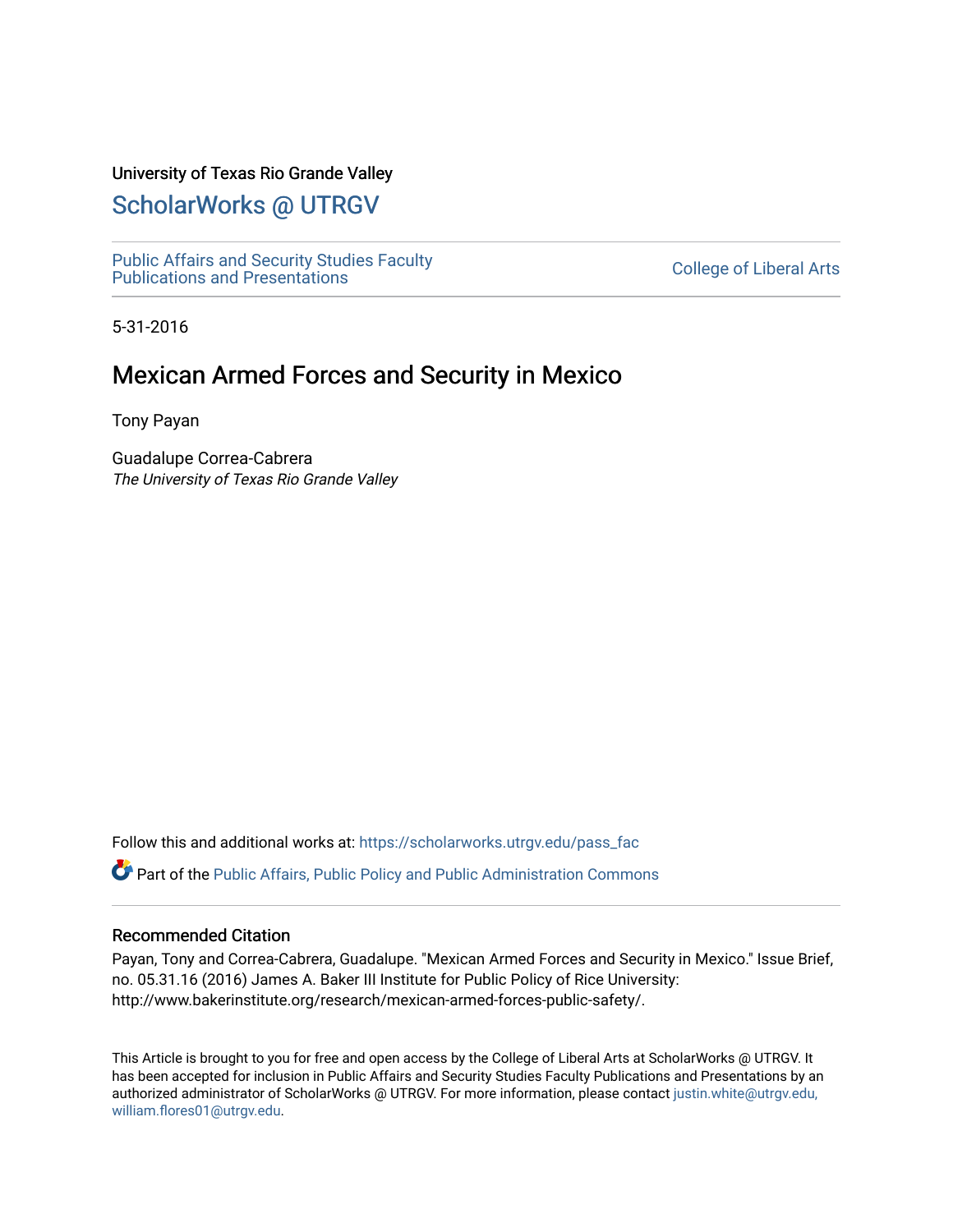

# ISSUE BRIEF 05.31.16

# Mexican Armed Forces and Security in Mexico

Tony Payan, Ph.D., Françoise and Edward Djerejian Fellow for Mexico Studies and Director, Mexico Center, Baker Institute Guadalupe Correa-Cabrera, Ph.D., Associate Professor, Department of Public Affairs and Security Studies, The University of Texas Rio Grande Valley

# INTRODUCTION

For nearly 40 years now, the Mexican armed forces have been engaged in tasks that are more closely aligned with public safety than national security. Mexico's armed forces have in fact been asked to contribute to the national well-being through a wide range of activities, such as dealing with the aftermath of natural disasters, running health campaigns, managing anti-hunger facilities, safeguarding national strategic facilities, patrolling Mexico's exclusive economic zones, and helping in public safety and security operations, particularly against organized crime. In addition, they are now being asked to lead national efforts on cyber defense and participate in international peace operations. This is a broad agenda for a relatively small military—around 270,000 active personnel.

Of these responsibilities, none is more controversial than efforts to utilize the armed forces in public safety and internal security. There is indeed a growing debate in Mexico on the armed forces' role in fighting drug trafficking and organized crime, and taking on public safety and internal security duties in cities and states around the country. Engaging the armed forces in these types of responsibilities is even more contentious because their precise role in such tasks is unclear and their participation remains largely unregulated. Vis-à-vis this lack of regulatory definition, key questions have emerged. What are the terms and limits of the armed forces' involvement in public safety and internal

security? What are the armed forces' rules of engagement in such activities? When and how will they be held accountable if they exceed their mandated duties?

The Mexican armed forces have a long tradition of loyalty to the government, and their participation in what they call "solidary and subsidiary activities" is largely motivated by their sense of duty. When they have been called to act, they have done so with little resistance. But the Mexican public is increasingly uneasy with the armed forces' role and participation in security, particularly because they operate in a regulatory limbo and have recently been accused of human rights abuses, abductions, torture, forced disappearances, and sexual assaults.1

Even though there have been some efforts to hold the armed forces accountable for their performance,<sup>2</sup> the main problem is that no one really knows exactly what the armed forces are supposed to do, even if everyone can cite a long list of activities that the armed forces engage in. The lack of clarity on their role in public safety and internal security has brought them into close contact with civilians without clear rules or adequate training on engaging citizens on a day-to-day basis. This has opened the military to accusations of due process and human rights violations, allegations that the armed forces have exceeded their stated institutional capacity, and concerns that the limits of their involvement in terms of time, territory, jurisdictional authority, etc. have been set arbitrarily.



There is indeed a growing debate in Mexico on the armed forces' role in fighting drug trafficking and organized crime, and taking on public safety and internal security duties in cities and states around the country.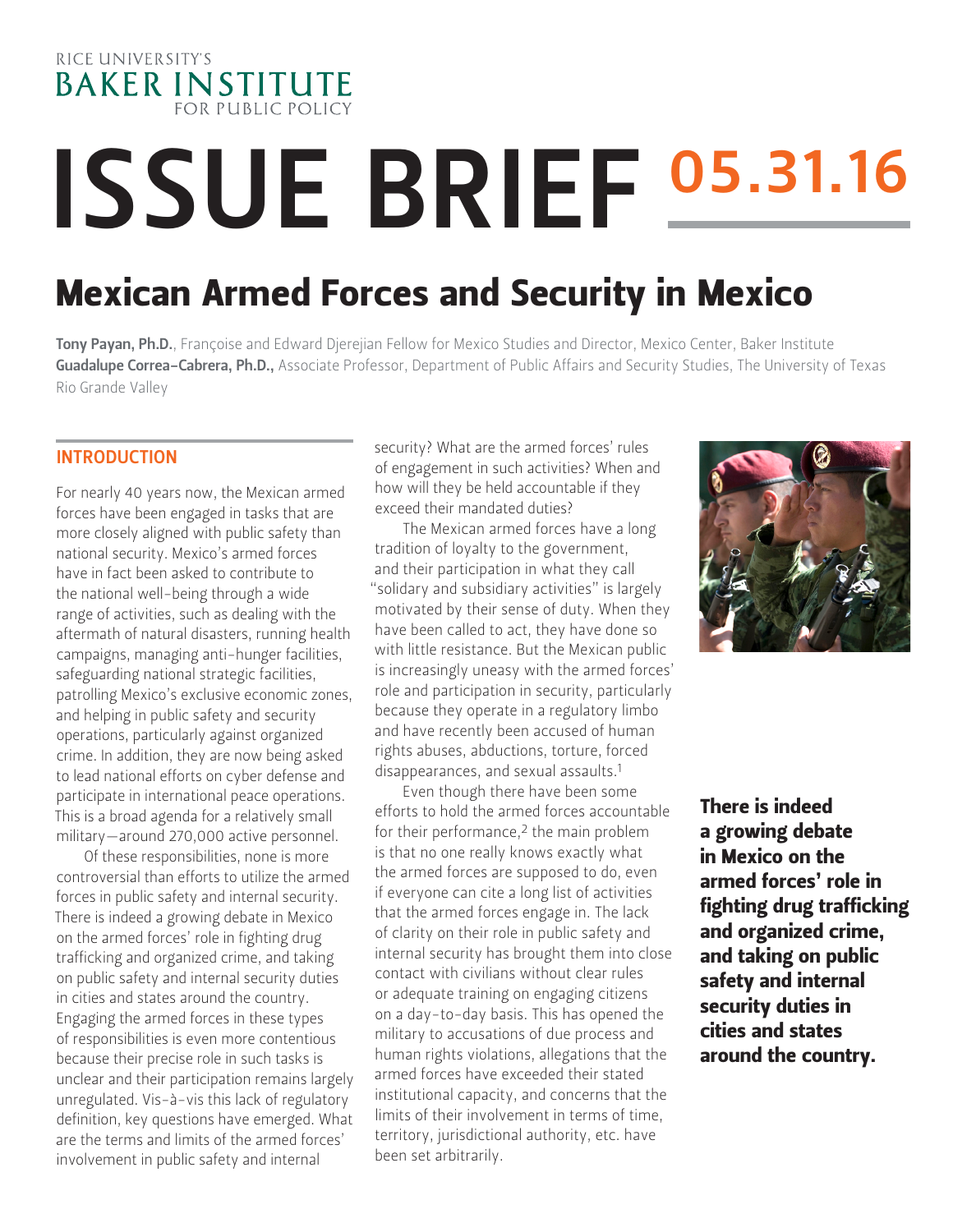The lack of clarity on their role in public safety and internal security has brought them into close contact with civilians without clear rules or adequate training on engaging citizens on a day-today basis.

# The armed forces have designed their own strategic documents without effective legal limits on their operations.

# A LEGAL FRAMEWORK FOR ARMED FORCES ENGAGEMENT IN PUBLIC SAFETY AND INTERNAL SECURITY

Mexico's armed forces do not act in a vacuum. There is a constitutional framework that outlines their role.3 But by design, the constitution is vague and does not provide operational guidance. The 1986 Law of the Army and the Air Force and the 2002 Law of the Navy are two enabling acts (*Leyes Orgánicas*) that attempt to shape the role of the armed forces in Mexico.4 And although both laws call on the armed forces to participate in "internal security" activities, there is no additional regulation defining what this means or the terms, limits, and conditions of their engagement. Also, neither law makes a clear distinction between public safety, internal security, or national defense, conflating them all into a vague concept of "internal security." To illustrate this confusion, the armed forces are tasked with duties (enumerated above), that in the United States would be separated into law enforcement, homeland security, and national defense.

The absence of clearer legislation and regulations on the operations of the armed forces, particularly when exercising law enforcement duties, has left the armed forces open to allegations of illegal actions and of due process and human rights abuses when interacting with the civilian population.

# FUNCTIONS OF THE ARMED FORCES IN THE LAW

According to Mexico's Organic Law on the Army and the Air Force (Title I, Article 1), the general missions of the army and air force are: 1) to defend the nation's integrity, independence, and sovereignty; 2) to guarantee internal security; 3) to attend to the public needs of the civilian population; 4) to advance the country's progress through civic actions and social projects; and 5) in the case of a disaster, to maintain public order, help people in need and protect their possessions, and reconstruct affected zones.

Based on the *maintenance of public order*  clause, for decades, the armed forces have been involved in an unconventional strategy to combat organized crime. To achieve this aim, the armed forces have participated in public safety and security operations, but without a clear mandate, well-established operating procedures, or even legal protections for themselves or citizens while performing these duties. Since 2007, their involvement has become even more controversial, as evidence has emerged of incidents of extra-judicial executions, torture, rape, and numerous violations of Mexican citizens' constitutional rights. Since 2006, the National Commission of Human Rights (CNDH, for its acronym in Spanish<sup>5</sup>) has "received approximately 9,000 complaints of abuse by the armed forces, and issued reports in over 100 cases in which it found that army personnel had committed serious human rights violations."6 There also have been allegations of major human rights abuses, like the military's massacre of disarmed gunmen in Tlatlaya, State of Mexico, in June 2014.7 The Federal Police, however, has been accused of these same human rights abuses, as in Tanhuato, Michoacán, on May 22, 2015.8

# SELF-REGULATION AND THE NEED FOR A NEW LAW

In response to a new reality in Mexico in terms of security, President Enrique Peña Nieto instructed the armed forces to create a National Defense Policy document. In this document, named the "2013–2018 Sectorial Program for National Defense," the armed forces attempt to outline their strategy and create guidelines for their operations in public safety and security engagement in a complicated domestic security environment. Unfortunately, this document is not regulatory or even compulsory but merely declarative in nature. It was also largely written by consultants, with relatively little participation of the armed forces themselves. Similarly, the armed forces also established the Joint National Defense Plan, which outlines how the two military departments the Department of National Defense and the Department of the Navy—will coordinate their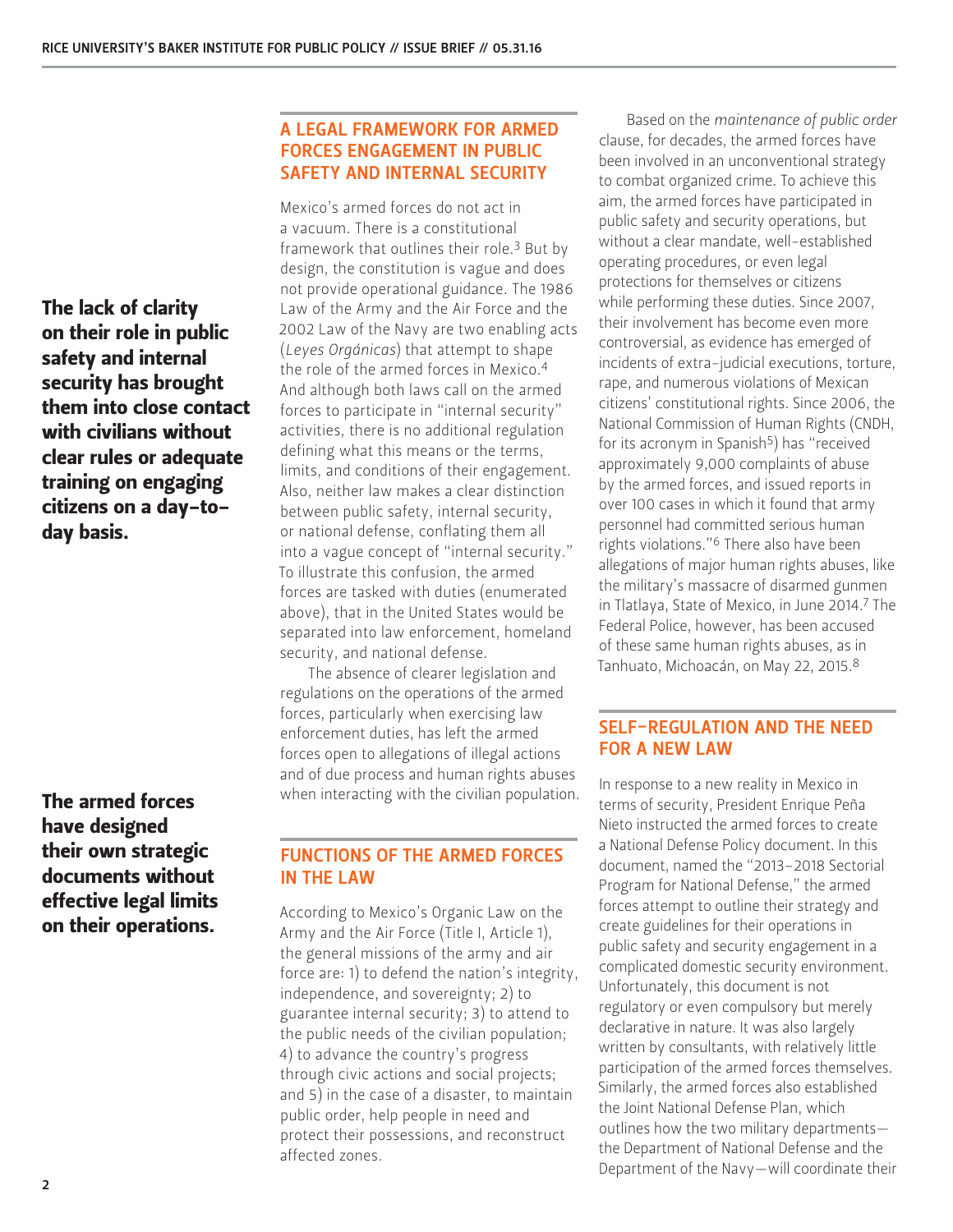actions in public safety and internal security. These plans are not legislation, however, and the armed forces have maintained that most of the content is confidential, arguing that releasing the information would compromise their mission. Unfortunately, such secrecy also limits democratic accountability.

It is also worth noting that the Mexican armed forces have in fact argued for the need for legislation to regulate their activities since at least as far back as the Calderón administration, and President Calderón himself had a bill drafted, but he failed to send it to Congress and the Mexican congress has refused to debate the issue. Clearly, neither President Calderón nor President Peña has made it a legislative priority.9 Thus, much of the problem is related to legislative inaction. The armed forces have designed their own strategic documents without effective legal limits on their operations. More recently, in April 2016, the Mexican congress approved changes to the Military Justice Code, giving the military broad powers to search and seize homes and facilities, including the ability to search and seize the offices of the executive, legislative, and judicial branches. It also enables the military to conduct electronic surveillance. All of these activities, presumably, can only be done when investigating crimes committed by military personnel, but in a country where crime levels are high, nearly anyone can be spied on under the excuse that it is somehow connected to criminal activities. It is worrisome, however, that this enables the military to investigate itself, rather than bringing them under the jurisdictional control of civil justice.

In a sense, while Latin America has moved away from expanding the role of the military in civil society and justice, Mexico, which had been a role model for civil control of the military for much of the 20th century, is moving in the opposite direction.

#### CONCEPTUAL CLARIFICATION AS THE BASIS FOR ANY NEW LAW

New comprehensive legislation on the armed forces and their role in public safety (if any is advisable) and internal security (if at all) is

urgent in Mexico. New legislation, however, would require a national debate on the meaning of and agents for public safety and internal security. Conflating these two with national defense may no longer make sense for the armed forces as Mexico transitions to a functioning democracy. There needs to be a clear distinction among all three concepts. Moreover, although it is true that state-to-state wars are diminishing in number and that non-state actors have acquired the capability to threaten states, there may no longer be a reason to involve the military in fighting organized crime or providing internal security, if better suited law enforcement organizations have not first been given a chance. It may be better to reorganize the entire domestic security apparatus in favor of leaving the military out of everything but national defense.

If Mexico's political leadership continues to leave these concepts undefined in the law and congress refuses to restructure the country's public safety, internal security, and national defense bureaucracies with clear and democratic limits, the armed forces will continue to be mired in confusion risk the continual deterioration of their image, and violate the law—and the Mexican public will wrest support away from the Armed forces, which heretofore continue to be one of the most highly respected institutions by the Mexicans.

#### WITHOUT A NEW LAW

To reiterate, the worst scenario for Mexico, the armed forces, and the Mexican public is that the status quo remains. The armed forces require a law that reframes and modernizes the concepts of public safety, internal security, and national defense; clarifies the role, conditions, terms, and limits of the armed forces' engagement; and establishes mechanisms to hold them accountable. Without a new law, Mexico's armed forces will continue to come into contact with the civilian population without an understanding of their civil and political rights. Moreover, they will continue to be accused of massacres, as in the case of Tlatlaya, and torture and rape, among other

The armed forces require a law that reframes and modernizes the concepts of public safety, internal security, and national defense; clarifies the role, conditions, terms, and limits of the armed forces' engagement; and establishes mechanisms to hold them accountable.